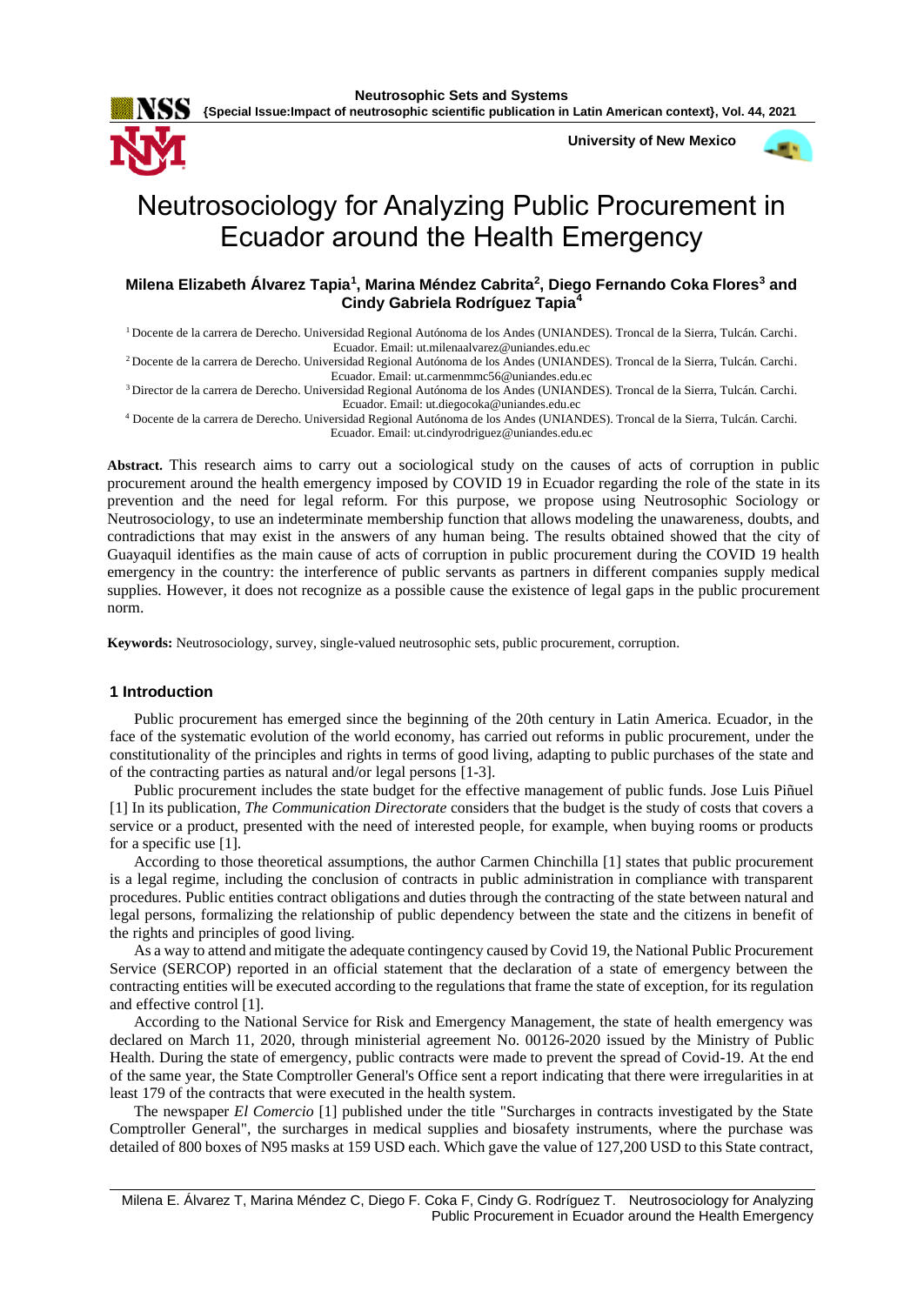in addition to 1,500 biosafety protective suits at USD 69.90 each, valuing the contract at a USD 104,850 difference in which its commercial sale was USD 20 per unit.

Among other relevant data, the newspaper El Universo [1] also circulated key statistics and mentioned that the Director of the National Public Procurement Service, Juan Aguirre, stated that between the first six months of 2020, when the country registered 2,230 million USD, before the declaration of the health emergency, complaints were reported on alleged surcharges for medical supplies.

In this context, the Director of the SERCOP requested amendments to the regulations of the Organic Law of the National System of Public Procurement, to maintain strict observance of transparency, in the face of contracting exposed as fraudulent, generally due to overpricing between State entities and their contracting parties. These facts, he argued, hinder rationality in the face of the state of emergency, forging an improper and illegal use that violates the rights of good living endorsed in the Constitution of Ecuador [1].

The emerging situation, which has frozen attitudes for the good of society, has been completely violated in Ecuador since the contracting system has perished without justification due to corruption, overpricing and attrition of the state. Susana Roa Chejin confronts the pandemic with corruption and tells about how much the cases of corruption in public procurement cost the country during the health crisis in one of her newspaper articles in the newspaper GK titled "The operation that went wrong" [1].

Given these statements, the Economic Regime Commission showed alarming figures that demonstrate the bleeding of the State budget for corruption purposes, where it was determined that in the special regime from January to June 2020; this figure reckoned 195 million USD (Ministry of Economy and Finance, 2020).

Likewise, under a common and competitive regime, 1,580 million dollars were contracted where a reduction of 9.7% was registered, taking into account that in the last six months there had been a consolidation of \$ 2,230 million, as clarified by SERCOP in which 280 daily contests enter the system, of which 190 have been awarded [1].

Considering the abovementioned, it was determined that the public markets around the health crisis were affected, taking into account the guarantee of rights and principles that form the right to a dignified life, the right to equal conditions without discrimination some, to contractual freedom in honor of the effectiveness of transparency and good reputation.

This research aims to carry out a sociological study on the causes of acts of corruption in public procurement around the COVID 19 health emergency in Ecuador regarding the role of the state in its prevention and the need for legal reform.

For this purpose, we propose the use of Neutrosophic Sociology or Neutrosociology, which is the study of sociology using neutrosophic scientific methods [14]. It is argued that sociology data can be vague, incomplete, contradictory, hybrid, biased, ignorant, redundant, superfluous, meaningless, ambiguous, and unclear, among others. In this new approach to the study of sociology, the concepts are represented in the form of  $\langle A \rangle$ , which is the primary concept, <Anti A>, which is the opposite and <Neut A>, which represents those that are neither <A> nor <Anti A>. The data collected in the form of a neutrosophic set allow the respondent to express himself with greater precision and also with greater indeterminacy about his true thoughts and feelings, due to the indeterminate membership function [4-22], which allows modeling unawareness, doubts, contradictions, etc. that can exist in the answers of any human being [7, 11].

## **2 Materials and methods**

This section contains the main concepts related to neutrosophy, neutrosophic statistics and Neutrosociology that we use in this paper. The method used for the sociologic study is also described.

**Definition 1**: ([1]) Let X be a universe of discourse. A *Neutrosophic Set* (NS) is characterized by three membership functions,  $u_A(x)$ ,  $r_A(x)$ ,  $v_A(x)$ :  $X \to ]-0,1^+[$ , which satisfy the condition  $-0 \le \inf u_A(x) +$  $\inf r_A$  inf  $r_A(x) + \inf v_A(x) \le \sup u_A(x) + \sup r_A(x) + \sup v_A(x) \le 3^+$  for all  $x \in X$ .  $u_A(x)$ ,  $r_A(x)$  and  $v_A(x)$ are the membership functions of truthfulness, indeterminacy and falseness of x in A, respectively, and their images are standard or non-standard subsets of  $]$  <sup>-</sup>0, 1<sup>+</sup>[.

#### **Definition 2**:

([1]) Let X be a universe of discourse. A *Single-Valued Neutrosophic Set* (SVNS) A on X is a set of the form:  $A = \{(x, u_A(x), r_A(x), v_A(x)) : x \in X\}$  (1)

Where  $u_A, r_A, v_A : X \to [0,1]$ , satisfy the condition  $0 \le u_A(x) + r_A(x) + v_A(x) \le 3$  for all  $x \in X$ .  $u_A(x)$ ,  $r_A(x)$  and  $v_A(x)$  denote the membership functions of truthfulness, indeterminate, and falseness of x in A. For convenience a *Single-Valued Neutrosophic Number* (SVNN) will be expressed as  $A = (a, b, c)$ , where a, b,  $c \in [0,1]$  and satisfy  $0 \le a + b + c \le 3$ .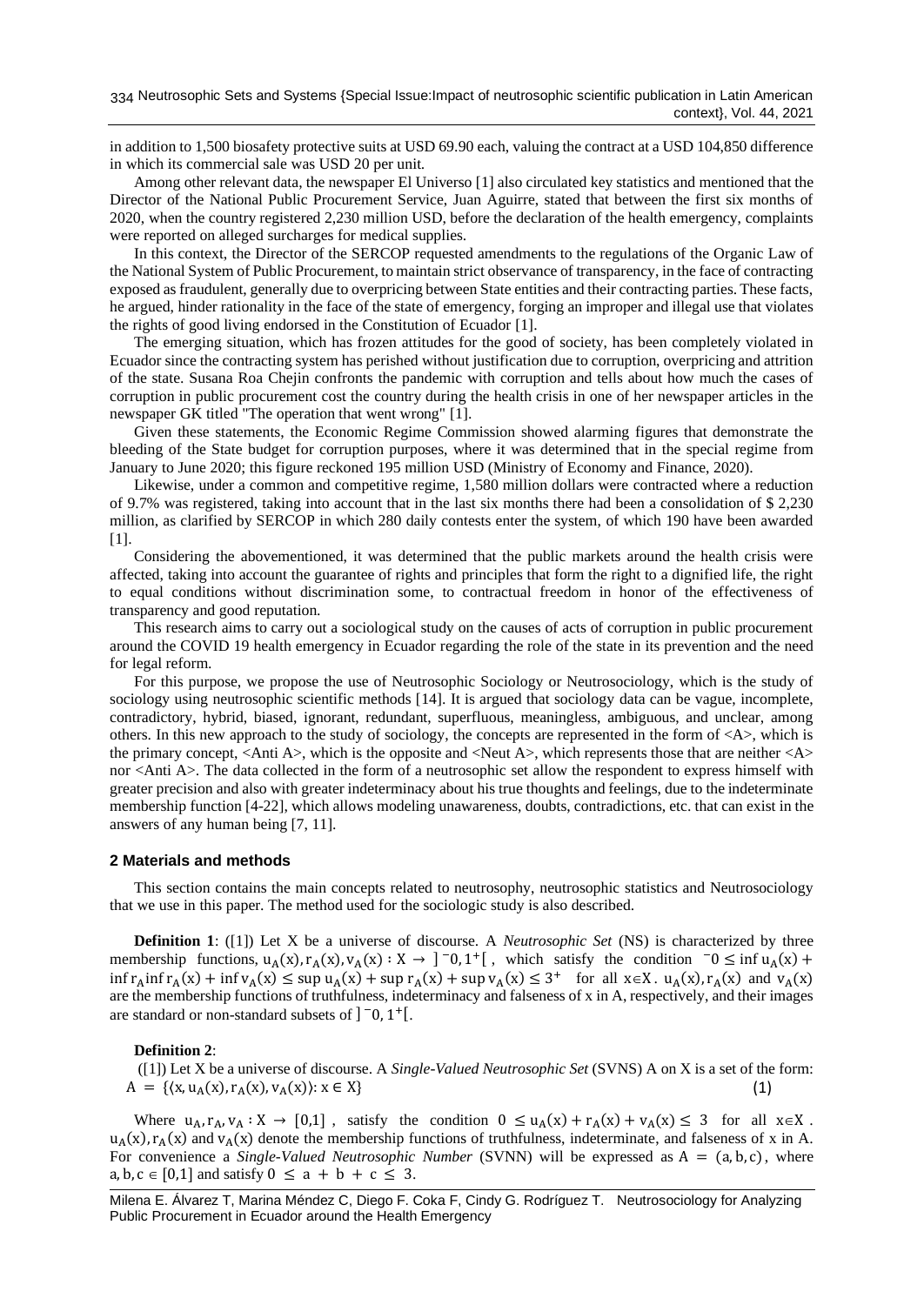Neutrosophy studies triads, where if  $\langle A \rangle$  is an item or a concept then the triad is  $(\langle A \rangle, \langle \text{neut } A \rangle, \langle \text{anti} \rangle)$ A $>$ ),[23, 24]. Neutrosociology is based on triads. E.g., the concept A = imperialist society, has an antiA = communist society, and neut $A$  = neutral society.

*Neutrosophic Statistics* extends the classical statistics, such that we deal with set values rather than crisp values, [25]. Neutrosophic Statistics can be used as a quantitative research method in sociology for testing social hypotheses.

*Neutrosophic Descriptive Statistics* is comprised of all techniques to summarize and describe the neutrosophic numerical data characteristics.

*Neutrosophic Inferential Statistics* consists of methods that permit the generalization from a neutrosophic sampling to a population from which the sample was selected.

*Neutrosophic Data* is the data that contains some indeterminacy.

The *univariate neutrosophic data* is neutrosophic data that consists of observations on a neutrosophic single attribute.

A *Neutrosophic Frequency Distribution* is a table displaying the categories, frequencies, and relative frequencies with some indeterminacies. Most often, indeterminacies occur due to imprecise, incomplete, or unknown data related to frequency. Therefore, relative frequency becomes imprecise, incomplete, or unknown too.

*Neutrosophic Survey Results* are survey results that contain some indeterminacy.

In this study, we deal with indeterminacy based on single-valued neutrosophic sets and Neutrosociology concepts. The method consists of the following:

First, the primary concept to be measured is determined [1] and the social group in which the study will be carried out. Next, the questionnaire is designed to have information about the triad  $(\langle A \rangle, \langle \text{neut } A \rangle, \langle \text{anti } A \rangle)$ . Each question must have three variants, one of them related to one of the three elements of the triad. Ambiguous or vague answers such as "I don't know", "It is difficult to determine", etc., are associated with <neut A>.

The interviewer points out that the answers can be given in the form of intervals if it makes sense or if the respondent considers that it corresponds better with their opinions. In addition, questionnaires can include answers in the form of linguistic values.

In short, the respondent should feel free to write what they think about the topic of the questions.

For the processing of the results of the surveys, the following procedure will be carried out.

Let us denote  $X_j = {x_i^j}_{i=1}^{m_j}$  $m_j$  q<sub>i</sub> as the set of possible answers to the question (j = 1, 2,..., n).

The frequency of every possible answer is calculated for every element of the triad, let us call them  $f_{< A>}(x_i^j)$ ,  $f_{\text{<}neut\ A>\}(x_i^j)$ , and  $f_{\text{<}anti\ A>\}(x_i^j)$ .x

If N is the size of the social group to study, we calculate the following probabilities:

$$
p_{}\left\(x\_i^j\right\) = \frac{f\_{}\left\\(x\\_i^j\right\\)}{N} \tag{2}
$$

$$
p_{\text{<}neut\ A\text{>}}\left(\mathbf{x}_{i}^{j}\right) = \frac{f_{\text{<}neut\ A\text{>}}\left(\mathbf{x}_{i}^{j}\right)}{N} \tag{3}
$$

$$
p_{\leq \text{anti }A>}(\mathbf{x}_i^j) = \frac{f_{\leq \text{anti }A>}(\mathbf{x}_i^j)}{N} \tag{4}
$$

The properties of,  $p_{\langle A \rangle}$ , and are the following: $(x_i^j)p_{\langle neutr \space A \rangle}(x_i^j)p_{\langle anti \space A \rangle}(x_i^j)$ 

- − For every  $X_j$  then  $p_{< A>} (x_i^j)$ ,  $p_{} (x_i^j)$ ,  $p_{} (x_i^j) \in [0, 1]$
- For every  $X_j$  then  $\sum_{i=1}^{m_j} (p_{\leq A>} (x_i^j) + p_{\leq \text{anti }A>} (x_i^j)) \leq 1$
- $\text{For every X}_j \text{ then } \sum_{i=1}^{m_j} (p_{< A>}(x_i^j) + p_{}(x_i^j) + p_{}(x_i^j)) \ge 1$
- − Let us remark that the probabilities  $p_{< A>}(x_i^j)$  and  $p_{< anti A>}(x_i^j)$  should satisfy the property of subjective probability approach, [26], whereas, when  $p_{\text{c}neut A}(\mathbf{x}_i^j)$  is included then the sum can exceed the unity. This is because of  $p_{\text{<}neut\,A>}(\mathbf{x}_i^j)$  and the others two can have common answers for some individuals.
- Now, for every concept A we have a single-valued neutrosophic set defined as follows: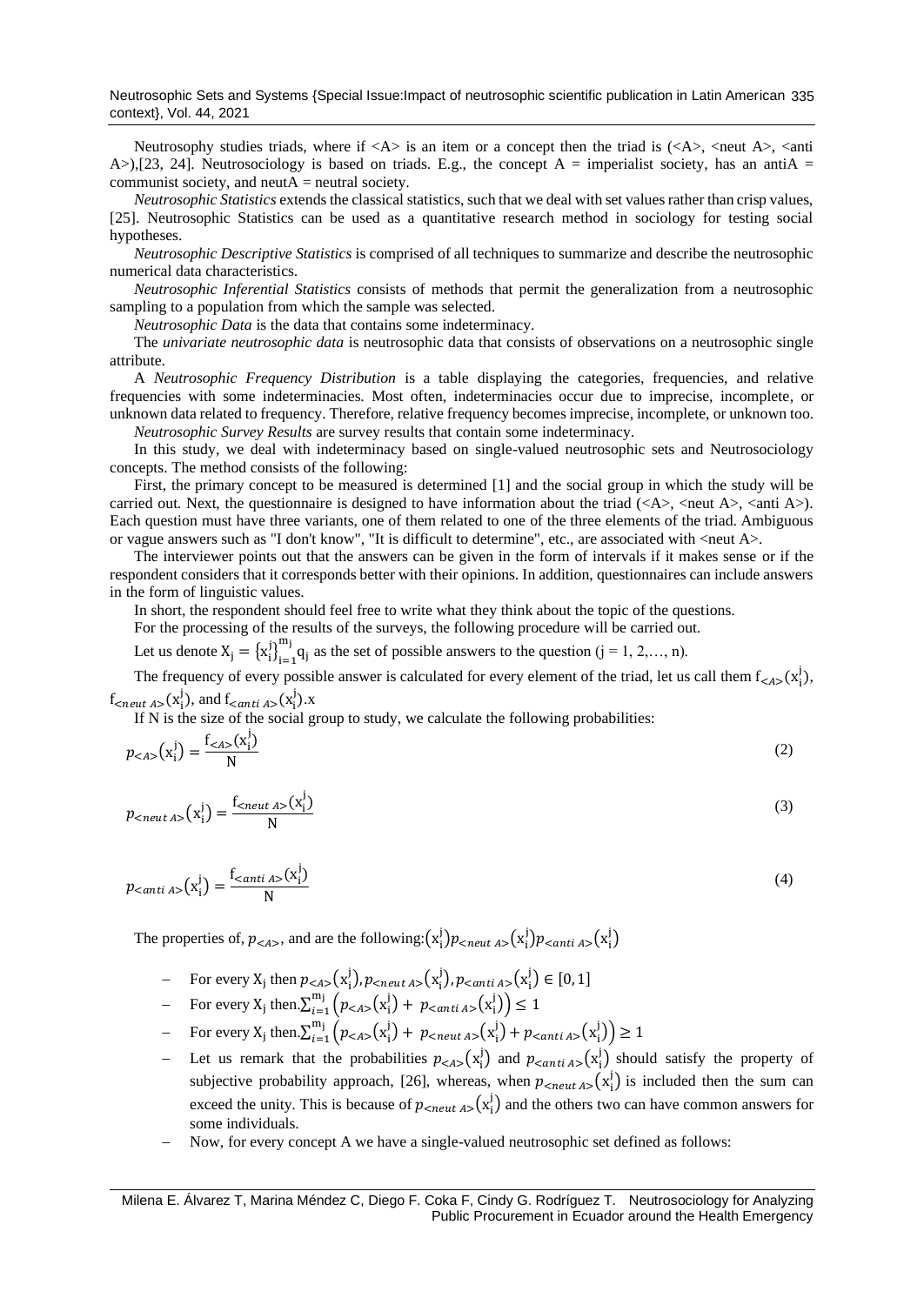$$
A = \left\{ \left( x, \min_{j} \left( p_{< A>} \left( x_i^j \right) \right), \max_{j} \left( p_{< \text{neut } A>} \left( x_i^j \right) \right), \max_{j} \left( p_{< \text{anti } A>} \left( x_i^j \right) \right) \right) : x \in \Pi_{j=1}^n X_j \right\} \tag{5}
$$

- − Let us note that Π is the Cartesian product and the set A contains the definition of n-norm, [27]. Also, let us remark we are using neutrosophic statistics with neutrosophic data.
- − The single-valued neutrosophic set A can be de-neutrosophied to a crisp set where the elements of the triad are reduced to numerical values, using the scoring function or a precision index.
- − A scoring function s:  $[0, 1]^3$  →  $[0, 3]$  is defined in Equation 6, it is an adapted scoring function since the one defined in [28].

$$
s(a) = 2 + T - F - I \tag{6}
$$

- Where a is an SVM with values 
$$
(T, I, F)
$$
.

The definition of the precision index is given in Equation 7.

$$
a(a) = T - F \tag{7}
$$

(8)

# **3 Survey design and information processing**

 $-$  Where  $a: [0, 1]^3 \rightarrow [-1, 1].$ 

The technique used is the survey, since it allows obtaining information on the topic of interest provided by a considerable number of people through a questionnaire. The primary concept we want to measure is,  $A = "Cause$ of corruption in public procurement during the health emergency of COVID 19 in Ecuador", the antiA = "Not cause of corruption in public procurement during the health emergency of COVID 19 in Ecuador ", and the neut A =" Cannot be determined as cause".

The questionnaire applied consists of the following statement on the causes of acts of corruption in public procurement in Ecuador around the health emergency:

1. The acts of corruption that took place in public procurement in Ecuador during the health emergency were caused by:

- a) Lack of control of SERCOP as a regulatory entity.
- b) Belated action of SERCOP as a regulatory entity.
- c) Existence of legal gaps in the public procurement regulation.
- d) Existence of monopolization of public contracts for certain companies.
- e) The interference of public servants as partners in different companies that supply medical supplies.

The respondent must answer which ones he considers true, indeterminate, or false. The social group to be analyzed is the population of the city of Guayaquil, a canton that belongs to the province of Guayas.

According to the Ecuadorian Institute of Statistics and Censuses (INEC), the population of the city of Guayaquil according to the census carried out in November 2010 is 2,350,915 inhabitants; and has a growth rate of 2.5% on average each year, with a projection for the year 2021 of 2`720,000 according to ECLAC sources. Of this figure, approximately 1,673,851 should be available to survey since their ages range between 18 and 65 years, which represent 71.2% of the inhabitants.

For the calculation of the size of the population sample to be surveyed, equation (8) was used:

$$
n = \frac{N * Z_{\alpha}^{2} * p * q}{d^{2} * (N-1) + Z_{\alpha}^{2} * p * q}
$$

Where:

 $n = Size of the required sample.$ 

 $Z =$  confidence level which is the probability that a confidence interval includes the 95% population parameter (standard value of 1.96).

 $p =$  Probability of success. (95% = 0.95)

 $q =$  Probability of failure. (5% = 0.05)

 $d =$ Maximum level of error used. (3% = 0.03)

 $N = Total population.$ 

For the processing of the results of the applied survey, we used the method described in the previous section:

## **4 Results**

According to the result of the sample size formula (Equation 8) with a confidence level of 95% and a maximum error of 3%, a total of 203 people were selected using a Simple Random Sampling. The purpose of the study and

Milena E. Álvarez T, Marina Méndez C, Diego F. Coka F, Cindy G. Rodríguez T. Neutrosociology for Analyzing Public Procurement in Ecuador around the Health Emergency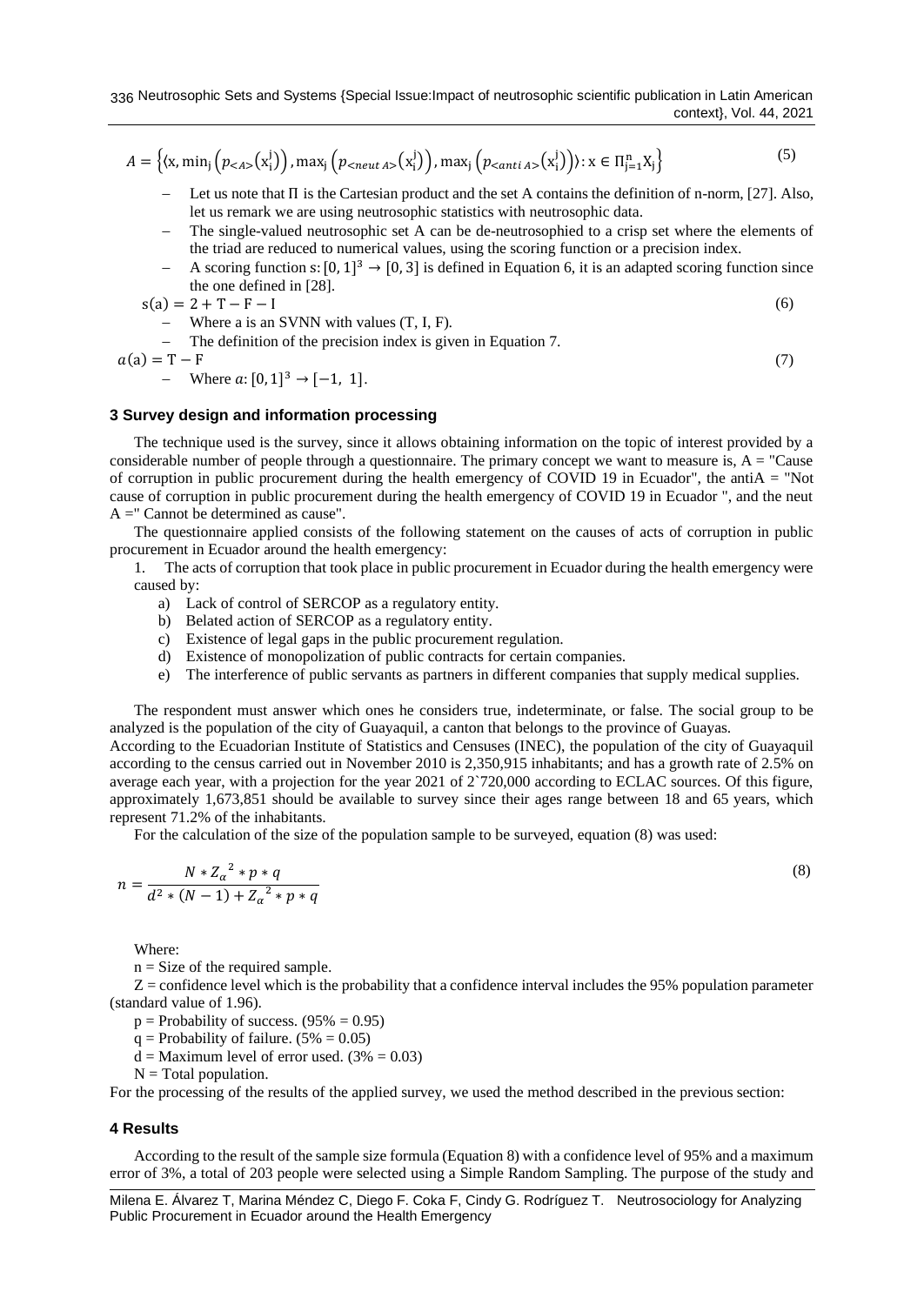Neutrosophic Sets and Systems {Special Issue:Impact of neutrosophic scientific publication in Latin American 337 context}, Vol. 44, 2021

how to answer the questionnaire was explained to these people.

The results of the applied survey are shown in Table 1.

| i              | Answer                      | i  | Answer                     | i   | Answer                      | i   | Answer                      |
|----------------|-----------------------------|----|----------------------------|-----|-----------------------------|-----|-----------------------------|
| 1              | $({e}, {a}, {b}, {d}, {c})$ | 52 | $({e, d}, {b}, {a, c})$    | 103 | ({a, d}, {b, c}, {e})       | 154 | ({d, e}, {a}, {c, b})       |
| $\overline{2}$ | $({d, e}, {a, c}, {b})$     | 53 | $({e, a}, {b, d}, {c})$    | 104 | $({d, e}, {c}, {a, b})$     | 155 | $({a, c}, {b, e}, {d})$     |
| 3              | $({d, e}, {a, b}, {c})$     | 54 | $({a, e}, {b, d}, {c})$    | 105 | $({a, e}, {d, b}, {c})$     | 156 | $({a, e}, {b, c}, {d})$     |
| 4              | $({e}, {a}, {c}, {b}, {d})$ | 55 | $({a, e}, {c, d}, {b})$    | 106 | $({a, e}, {b, c}, {d})$     | 157 | $({a, e}, {d}, {c, b})$     |
| 5              | ({a, e}, {d, c}, {, b})     | 56 | $({c, d}, {a, e}, {b})$    | 107 | ({c, d}, {e, b}, {a})       | 158 | $({a, e}, {d, c}, {b})$     |
| 6              | $({a, d}, {b, e}, {c})$     | 57 | $({d, e}, {b}, {c, a})$    | 108 | $({d, e}, {b}, {a, c})$     | 159 | $({a, d}, {e, b}, {c})$     |
| 7              | $({a, e}, {c, d}, {b})$     | 58 | $({d, e}, {a, c}, {b})$    | 109 | $({a, e}, {d, b}, {c})$     | 160 | $({b, e}, {d}, {a, c})$     |
| 8              | $({a, e}, {b, b}, {c})$     | 59 | $({d, e}, {b}, {a, c})$    | 110 | $({b, e}, {d}, {a, c})$     | 161 | $({b, c}, {a, e}, {d})$     |
| 9              | $({a, d}, {b, e}, {c})$     | 60 | $({d, e}, {d}, {a, c})$    | 111 | $({d, e}, {c}, {a, b})$     | 162 | $({e}, {c}, {b}, {a}, {d})$ |
| 10             | $({e, d}, {a, b}, {c})$     | 61 | $({d, e}, {b}, {a, c})$    | 112 | $({a, e}, {b, c}, {d})$     | 163 | $({d, e}, {b, d}, {b})$     |
| 11             | $({a, e}, {c, d}, {b})$     | 62 | $({d, e}, {a, c}, {b})$    | 113 | $({a, e}, {d}, {b, c})$     | 164 | $({c, a}, {d, e}, {b})$     |
| 12             | $({a, d}, {e, b}, {c})$     | 63 | $({e, d}, {b}, {a, c})$    | 114 | $({a, e}, {c}, {b, d})$     | 165 | $({e, a}, {d, b}, {c})$     |
| 13             | $({d, e}, {a, c}, {b})$     | 64 | $({d, e}, {a, b}, {c})$    | 115 | $({b, d}, {c, e}, {a})$     | 166 | $({a, d}, {e}, {b, c})$     |
| 14             | $({d, e}, {a, b}, {c})$     | 65 | $({d, e}, {b, c}, {a})$    | 116 | ({b, d}, {e, c}, {a})       | 167 | $({a, e}, {b}, {d, c})$     |
| 15             | $({e, d}, {a, b}, {c})$     | 66 | $({d, e}, {a}, {b, c})$    | 117 | $({d, e}, {c, a}, {b})$     | 168 | $({a, e}, {c, b}, {d})$     |
| 16             | ({e, d}, {c, e}, {b})       | 67 | $({e, a}, {d, b}, {c})$    | 118 | $({a, d}, {e}, {c, b})$     | 169 | $({e, d}, {a}, {b, c})$     |
| 17             | $({d}, {a}, e, {b}, c)$     | 68 | $({a, e}, {b, d}, {c})$    | 119 | $({e}, {d}, {b}, {a}, {c})$ | 170 | $({e, d}, {a}, {b, c})$     |
| 18             | $({a, e}, {c, d}, {b})$     | 69 | $({d, e}, {c, b}, {a})$    | 120 | $({d, e}, {a}, {b, c})$     | 171 | $({a, e}, {d}, {b, c})$     |
| 19             | $({d, e}, {b, c}, {a})$     | 70 | $({d, e}, {b}, {a, c})$    | 121 | $({d, c}, {e}, {a, b})$     | 172 | $({d, e}, {a}, {b, c})$     |
| $20\,$         | $({d, e}, {a, b}, {c})$     | 71 | $({b, e}, {b}, {c, c})$    | 122 | $({b, e}, {d}, {a, c})$     | 173 | $({a, d}, {e, c}, {b})$     |
| 21             | $({e, d}, {b, c}, {a})$     | 72 | $({a, e}, {b, d}, {c})$    | 123 | $({a, e}, {b}, {c, d})$     | 174 | $({a, e}, {d, b}, {c})$     |
| 22             | $({a, d}, {e, c}, {b})$     | 73 | $({e, d}, {b, a}, {c})$    | 124 | $({b}, {c}, e, {a}, d)$     | 175 | $({a}, {d}, e, {b}, c)$     |
| 23             | $({d, e}, {a, b}, {c})$     | 74 | $({a, d}, {e, b}, {c})$    | 125 | $({a, e}, {b, d}, {c})$     | 176 | $({a, e}, {b, d}, {c})$     |
| 24             | $({d, e}, {b, a}, {c})$     | 75 | $({d, e}, {a, b}, {c})$    | 126 | $({d}, {b}, {c}, {a}, {e})$ | 177 | $({a, d}, {e, b}, {c})$     |
| 25             | $({d, e}, {b, c}, {a})$     | 76 | $({e, d}, {a, b}, {c})$    | 127 | $({a, e}, {d, c}, {b})$     | 178 | $({e, d}, {a}, {b, c})$     |
| 26             | $({d, e}, {c}, {a, b})$     | 77 | $({e, d}, {b}, {a, c})$    | 128 | $({c, e}, {a, d}, {b})$     | 179 | $({a, e}, {c, b}, {e})$     |
| 27             | $({d, a}, {e, b}, {c})$     | 78 | $({d, e}, {c}, {a, b})$    | 129 | $({a, d}, {e, c}, {b})$     | 180 | $({a, c}, {e}, {d})$        |
| 28             | $({b, e}, {d, c}, {a})$     | 79 | $({e, d}, {a, b}, {c})$    | 130 | $({e, c}, {b, d}, {a})$     | 181 | $({d, e}, {b}, {c})$        |
| 29             | $({a, e}, {b, d}, {c})$     | 80 | $({e, d}, {a, b}, {c})$    | 131 | $({a, e}, {b, c}, {d})$     | 182 | $({a \ B \ C \ D \ E})$     |
| 30             | $({a, d}, {c, e}, {b})$     | 81 | $({d, e}, {a, b}, {c})$    | 132 | $({a, e}, {b, d}, {c})$     | 183 | $({a, d}, {b, e}, {c})$     |
| 31             | $({d, e}, {c}, {a, b})$     | 82 | $({d, e}, {c}, {a, b})$    | 133 | $({c, e}, {a, b}, {d})$     | 184 | $({a}, {e}, {c}, {b}, {d})$ |
| 32             | $({e, d}, {a, b}, {c})$     | 83 | $({e, d}, {a, c}, {b})$    | 134 | ({a, e}, {d, b}, {c})       | 185 | $({e, d}, {a, c}, {b})$     |
| 33             | $({d, e}, {b}, {a, c})$     | 84 | $({d, e}, {c, a}, {b})$    | 135 | $({e, a}, {b, c}, {d})$     | 186 | $({a, e}, {b, d}, {c})$     |
| 34             | $({d, e}, {b}, {a, c})$     | 85 | $({b, b}, {b}, {c, c})$    | 136 | ({a, e}, {c, d}, {b})       | 187 | $({a, e}, {a, c}, {c})$     |
| 35             | $({d, e}, {a, b}, {c})$     | 86 | $({d, e}, {f, b}, {c, a})$ | 137 | ({a, b}, {d}, {c, e})       | 188 | $({d, a}, {e}, {b, c})$     |
| 36             | $({c, e}, {a, b}, {b})$     | 87 | $({d, e}, {a}, {b, c})$    | 138 | ({a, d}, {b, e}, {c})       | 189 | $({a, e}, {d, b}, {c})$     |
| 37             | $({e, d}, {a, b}, {c})$     | 88 | $({a, d}, {b, e}, {c})$    | 139 | $({c, e}, {d, c}, {a})$     | 190 | $({a, e}, {d, b}, {c})$     |
| 38             | $({b, e}, {d, a}, {c})$     | 89 | $({b, c}, {e}, {a, d})$    | 140 | $({d, e}, {a, c}, {b})$     | 191 | $({d, e}, {b, a}, {c})$     |
| 39             | $({e, a}, {b, c}, {d})$     | 90 | $({d}, {b}, e, {a}, c)$    | 141 | $({e, d}, {a, b}, {c})$     | 192 | $({a, d}, {e, b}, {c})$     |
| 40             | $({d, c}, {b, e}, {a})$     | 91 | ({d, a}, {e}, {b, c})      | 142 | $({d, e}, {b, c}, {a})$     | 193 | $({d, e}, {a, b}, {c})$     |
| 41             | $({a, e}, {d, b}, {c})$     | 92 | $({d, e}, {a, c}, {b})$    | 143 | $({b, d}, {c}, {a, e})$     | 194 | $({a, c}, {e, b}, {d})$     |
| 42             | $({d, e}, {c, b}, {a})$     | 93 | $({a, e}, {c, b}, {d})$    | 144 | $({a, e}, {c, b}, {d})$     | 195 | $({a, e}, {d, b}, {c})$     |
| 43             | $({a, e}, {d, c}, {b})$     | 94 | $({e, a}, {b, c}, {d})$    | 145 | $({d, e}, {a, c}, {b})$     | 196 | $({a, d}, {c, e}, {b})$     |
| 44             | $({c, e}, {b, a}, {c})$     | 95 | $({c, e}, {b, d}, {a})$    | 146 | ({a, c}, {d, b}, {e})       | 197 | $({a, e}, {b, d}, {c})$     |
| 45             | $({d, e}, {b}, {b, c})$     | 96 | $({b, e}, {d, a}, {c})$    | 147 | ({b, d}, {e, c}, {a})       | 198 | $({a, e}, {b, d}, {c})$     |
| 46             | $({a, e}, {c, d}, {b})$     | 97 | $({d, e}, {b}, {a, c})$    | 148 | $({b, d}, {a, c}, {e})$     | 199 | $({a, e}, {b, d}, {c})$     |

Milena E. Álvarez T, Marina Méndez C, Diego F. Coka F, Cindy G. Rodríguez T. Neutrosociology for Analyzing Public Procurement in Ecuador around the Health Emergency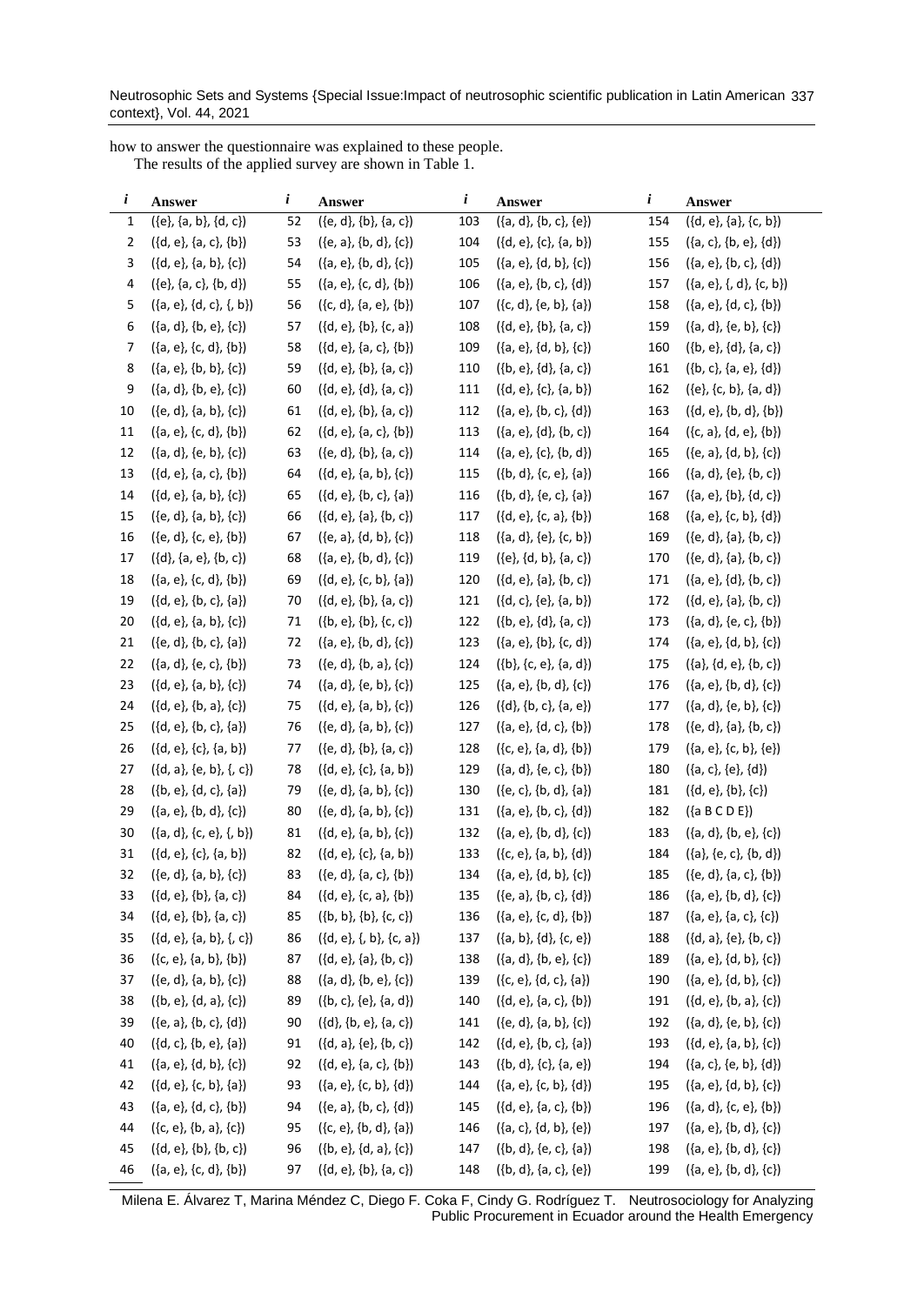Neutrosophic Sets and Systems {Special Issue:Impact of neutrosophic scientific publication in Latin American 338 context}, Vol. 44, 2021

| 47 $({a, e}, {d, c}, {b})$ | 98 $({a, d}, {c, e}, {b})$  | 149 $({b, e}, {a, d}, {c})$ | 200 $({a, d}, {c, e}, {b})$ |
|----------------------------|-----------------------------|-----------------------------|-----------------------------|
| 48 $({d, e}, {a, b}, {c})$ | 99 $({b, e}, {d, a}, {c})$  | 150 $({e, c}, {b, d}, {a})$ | 201 $({a, e}, {b, d}, {c})$ |
| 49 $({d, e}, {b}, {a, c})$ | 100 $({a, e}, {b, d}, {c})$ | 151 $({a, e}, {b}, {d, c})$ | 202 $({d, a}, {e, b}, {c})$ |
| 50 $({a, d}, {e}, {b, c})$ | 101 $({a, d}, {b, e}, {c})$ | 152 $({c, a}, {e}, {b, d})$ | 203 $({a, e}, {b, d}, {c})$ |
| 51 $({a, d}, {e}, {b, c})$ | 102 $({d, e}, {a}, {c, b})$ | 153 $({a, e}, {d}, {b, c})$ |                             |

**Table 1:** Results of the applied survey

Table 2 summarizes the frequencies of each answer.

| Answers $X_1$ | $f_{\leq A >}(x_i^1)$ | $I_{\leq neutr A>}$ $(x_i^1)$ . | $f_{\leq anti}$ $_{A>}(x_i^1)$ . |
|---------------|-----------------------|---------------------------------|----------------------------------|
| a             | 94                    | 56                              | 48                               |
|               | 21                    | 117                             | 68                               |
| c             | 20                    | 70                              | 117                              |
|               | 111                   | 60                              | 27                               |
| e             | .50                   | 46                              |                                  |

**Table 2:** Frequencies of the answers

From equations 2, 3, and 4, the probabilities were obtained. The truthfulness, indeterminacy, and falseness membership functions are depicted in Figure 1.



**Figure 1.** Truthfulness, indeterminacy and falseness membership functions of the concept "Cause of acts of corruption in public procurement during the health emergency of COVID 19 in Ecuador".

It can be seen in the figure that the highest truth values are reached by the causes listed in sections e), d) and a), in that order, the value of e) being much higher than the rest (approximately 72%). The highest falsehood value was reached by the cause listed in section c) and the greatest uncertainty was presented to assign section b) (both close to 58%).

Through equation 5, these functions are de-neutrosophicated to obtain a single probability function of the concept "Cause of acts of corruption in public procurement during the health emergency of COVID 19 in Ecuador". Figure 2 shows a chart of the scoring function.



**Figure 2:** Scoring function of the single-valued neutrosophic set in Figure 1

Milena E. Álvarez T, Marina Méndez C, Diego F. Coka F, Cindy G. Rodríguez T. Neutrosociology for Analyzing Public Procurement in Ecuador around the Health Emergency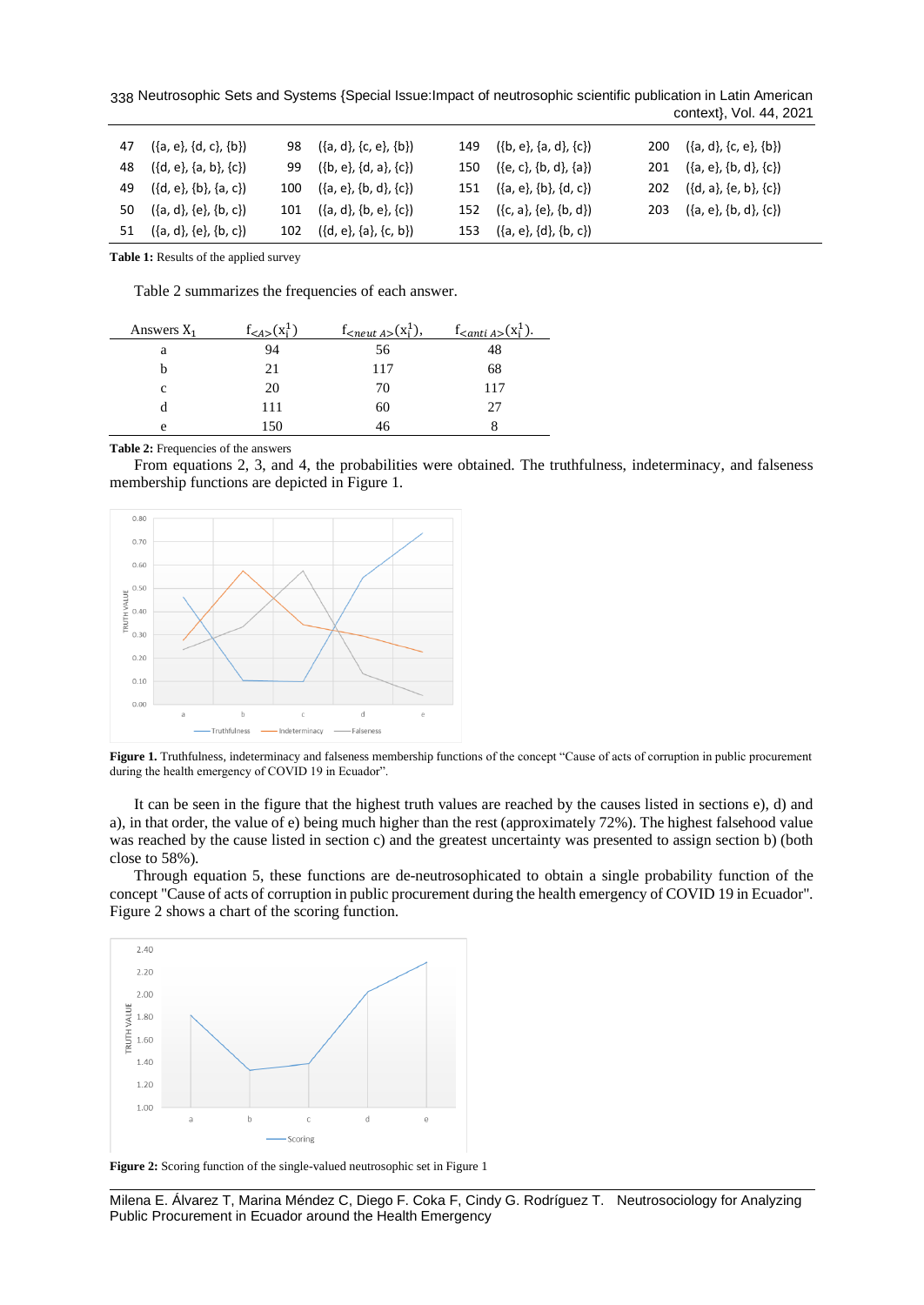Neutrosophic Sets and Systems {Special Issue:Impact of neutrosophic scientific publication in Latin American 339 context}, Vol. 44, 2021

It can be summarized that, according to the results obtained in this study, the main cause recognized by the population of acts of corruption in public procurement in the country during the health emergency is "interference by public servants as partners in different supplier companies of medical supplies" (e). The causes were also identified very frequently, although to a lesser extent: "lack of control of SERCOP as a regulatory entity" (a) and "the existence of monopolization of public contracts for certain companies" (d).

It is also interesting to note that the population does not recognize as a possible cause of corruption acts the existence of legal gaps in the public procurement norm and that we cannot affirm with certainty that SERCOP's late action is or is not a cause of corruption in public procurement during the health emergency.

## **Conclusions**

During the state of health emergency, the public procurement processes in Ecuador were affected by acts of corruption in which the violation mainly corresponds to the lack of transparency as a universal principle of acquisition of accountability between the state and society.

Through this sociological study, it was possible to determine that the population of the city of Guayaquil identifies as the main cause of acts of corruption in public procurement during the health emergency imposed by COVID 19 in the country, *the interference of public servants as partners in different companies supplying medical supplies*. However, does not recognize as a possible cause *the existence of legal gaps in the public procurement regulation*.

The Neutrosociology method used allowed respondents to express their thoughts and feelings more accurately since indeterminacy is considered and a membership function independent of falsehood.

## **References**

- [1] M. Leyva-Vázquez, *Neutrosophy: New advances in the treatment of the uncertainty (Neutrosofía: Nuevos avances en el tratamiento de la incertidumbre)(In Spanish)*. Brussels: Pons, 2018.
- [2] L. A. L. Luna, O. R. E. Lastra, A. P. Buñay, and L. E. Á. Cortez, "Impact of economic investment on the nationalities of Pastaza and poverty levels," *Universidad y Sociedad,* vol. 12, pp. 24-30, 2020.
- [3] J. E. C. Piloso, A. R. P. Kairuz, and R. G. H. Quezada, "Integral management model of administrative and judicial processes in environmental matters," *Universidad y Sociedad,* vol. 12, pp. 113-119, 2020.
- [4] A. S. Molina, W. A. C. Calle, and J. D. B. Remache, "The application of Microsoft Solution Framework Software Testing using Neutrosophic Numbers," *Neutrosophic Sets and Systems,* vol. 37, pp. 267-276, 2020.
- [5] A. Abdel-Monem and A. Abdel Gawad, "A hybrid Model Using MCDM Methods and Bipolar Neutrosophic Sets for Select Optimal Wind Turbine: Case Study in Egypt," *Neutrosophic Sets and Systems,* vol. 42, pp. 1-27, 2021.
- [6] M. E. Á. Tapia, D. C. M. Raúl, and C. N. M. Vinicio, "Indeterminate Likert Scale for the Analysis of the Incidence of the Organic Administrative Code in the current Ecuadorian Legislation," *Neutrosophic Sets and Systems,* vol. 37, pp. 329-335, 2020.
- [7] C. E. Ochoa Díaz, L. A. Colcha Ramos, M. J. Calderón Velásquez, and O. Pérez Peña, "Knowledge-based Hiring Recommender Model for Occasional Services in the Public Sector," *Neutrosophic Sets and Systems,* vol. 37, pp. 176- 183, 2020.
- [8] F. d. R. Lozada López, M. E. Villacreses Medina, and E. C. Villacis Lascano, "Measure of Knowledge in Students at Uniandes, Ecuador, on the Manifestations of Oral Cancer," *Neutrosophic Sets and Systems,* vol. 37, pp. 151-159, 2020.
- [9] C. C. Guillot, D. R. M. Medina, and M. A. B. Ávalos, "Neutrosophic Evaluation of Depression Severity," *Neutrosophic Sets and Systems,* vol. 37, pp. 242-249, 2020.
- [10] J. L. R. Villafuerte, L. D. T. Torres, and L. T. Jimenez, "Neutrosophic Hypothesis to validate a modification for Article 630 of the Integral Organic Criminal Code of Ecuador," *Neutrosophic Sets and Systems,* vol. 37, pp. 260-266, 2020.
- [11] P. E. D. P. Franco, A. J. P. Palacio, and I. A. C. Piza, "Neutrosophic Hypothesis to validate a Reform Project to Article 87 of the General Organic Code of Processes of Ecuador," *Neutrosophic Sets and Systems,* vol. 37, pp. 316- 322, 2020.
- [12] A. J. P. Palacios, L. B. Bustamante, V. C. Armijo, and V. S. N. Luque, "Neutrosophic multicriteria method to evaluate the com-petencies of mayoral candidates," *Revista Asociación Latinoamericana de Ciencias Neutrosóficas. ISSN 2574-1101,* vol. 11, pp. 17-24, 2020.
- [13] I. Pimienta Concepción, E. Mayorga Aldaz, L. Gabriel Flores, and E. González Caballero, "Neutrosophic Scale to Measure Psychopathic Personalities Based on Triple Refined Indeterminate Neutrosophic Sets," *Neutrosophic Sets and Systems,* vol. 37, pp. 61-70, 2020.

Milena E. Álvarez T, Marina Méndez C, Diego F. Coka F, Cindy G. Rodríguez T. Neutrosociology for Analyzing Public Procurement in Ecuador around the Health Emergency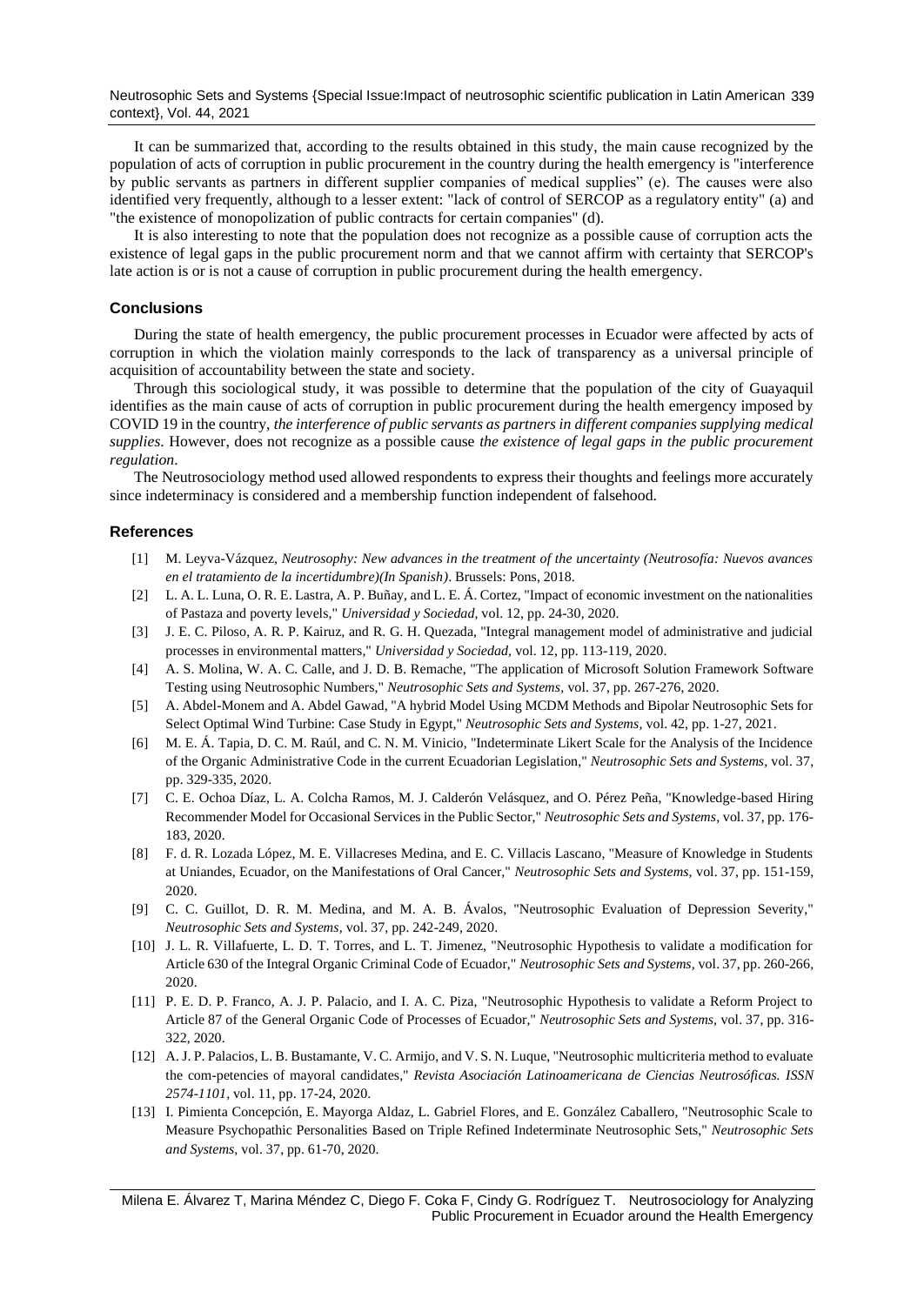- [14] G. A. Gómez, J. F. G. García, S. D. Á. Gómez, and F. Smarandache, "Neutrosophic Sociogram for Group Analysis," *Neutrosophic Sets and Systems,* vol. 37, pp. 417-427, 2020.
- [15] P. A. Mena Silva, A. Romero Fernández, and L. A. Granda Macías, "Neutrosophic Statistics to Analyze Prevalence of Dental Fluorosis," *Neutrosophic Sets and Systems,* vol. 37, pp. 160-168, 2020.
- [16] C. R. Martínez, G. A. Hidalgo, M. A. Matos, and F. Smarandache, "Neutrosophy for Survey Analysis in Social Sciences," *Neutrosophic Sets and Systems,* vol. 37, pp. 409-416, 2020.
- [17] D. V. G. Mayorga, E. d. P. A. Escobar, and O. F. S. Montoya, "Neutrosophy Used to Measure the Legal and Socioeconomic Effect of Debtors," *Neutrosophic Sets and Systems,* vol. 37, pp. 295-301, 2020.
- [18] J. M. Macías Bermúdez, G. K. Arreaga Farias, and L. Torres Torres, "Profiles of Human Trafficking Violence in Regions of Ecuador," *Neutrosophic Sets and Systems,* vol. 37, pp. 200-207, 2020.
- [19] L. Wong Vázquez, Cueva Moncayo, María Fernanda., and L. P. Advendaño Castro, "Risk Factors Prioritization for Chronic Obstructive Pulmonary Disease," *Neutrosophic Sets and Systems,* vol. 37, pp. 49-60, 2020.
- [20] D. Coka Flores, J. R. Cadena Morillo, C. G. Rosero Martínez, and W. Ortiz Aguilar, "Selection of Experts to Validate a Research Proposal Using a Neutrosophic Method," *Neutrosophic Sets and Systems,* vol. 37, pp. 71-80, 2020.
- [21] A. Romero Fernández, E. Labrada González, and D. Loyola Carrasco, "Study on the Level of Knowledge in Dental Medical Emergencies of Dentistry Students through Neutrosophic Values," *Neutrosophic Sets and Systems,* vol. 37, pp. 90-107, 2020.
- [22] A. D. M. Manzano, J. Y. V. Villegas, L. M. O. Escobar, and L. T. Jiménez, "Neutrosophic Analysis of the Facultative Vote in the Electoral Process of Ecuador," *Neutrosophic Sets and Systems,* vol. 37, pp. 355-360, 2020.
- [23] F. Smarandache, *Introduction to Neutrosophic Sociology (Neutrosociology)*. Brussells: Pons, 2019
- [24] N. García-Arias, N. Quevedo-Arnaiz, S. Gavilánez-Villamarín, and M. Cleonares-Borbor, "Neutrosociology for the Analysis of the Pros and Cons of the LIFE Series in UNIANDES, Ecuador," *Neutrosophic Sets and Systems,,* vol. 34, pp. 177-182, 2020.
- [25] !!! INVALID CITATION !!!
- [26] C. Bouza, "*Decision theory and statistical models (Teoría de Decisión y Modelos Estadísticos)(In Spanish)*," University of Havana, Havana 2017-62.02, 2017.
- [27] F. Smarandache, *A Unifying Field in Logics: Neutrosophic Logic. Neutrosophy, Neutrosophic Set, Neutrosophic, Probability and Statistics*. Rehoboth: American Research Press, 2005.
- [28] W. Alfredo-Cacpata, A. S. Gil-Betancourt, N. J. Enríquez-Guanga, and K. T. Castillo-Núñez, "Validation of the proof reversal on the inexistence of untimely dismissal by using neutrosophic IADOV technique," *Neutrosophic Sets and Systems, ,* vol. *26*, pp. 45-51, 2019.
- [29] Alvarado Acosta, GE, & Ortega Nieto, MA (2020). Ineffectiveness of the National Public Procurement Service (SERCOP) in contracts for medical supplies during the health emergency in Ecuador (Bachelor's thesis, University of Guayaquil, Faculty of Law, Social and Political Sciences).
- [30] Campaña-Muñoz, LC, Sánchez-Ramos, HS and Cabrera-Granda, JR (2019) Use of neutrosophy for the analysis of the social reintegration factors of released prisoners in Ecuador. Neutrosophic Sets and Systems, 26, 145-152.
- [31] Chinchilla, C. (2016). Public contracting. Madrid Spain: Editorial a & t.
- [32] Díaz, HE, & Álvarez, CPM (2017). From the applicability of risk management to the recent declaration of a health emergency in Bogotá. Logos Magazine, Science & Technology, 8 (2), 132-144.
- [33] Davis, CC (2020). Integrity, restricted competition and COVID-19: challenges for Peruvian public procurement. International Law Review, 1 (1), 56-73.
- [34] Eguiguren, G. (2017). New Institutions of Public Procurement. Quito Ecuador: National Publishing Corporation.
- [35] García-Arias, N., Quevedo-Arnaiz, N., Gavilánez-Villamarín, S. and Cleonares-Borbor, M. (2020) Neutrosociology for the Analysis of the Pros and Cons of the LIFE Series in UNIANDES, Ecuador. Neutrosophic Sets and Systems, 34, 177-182.
- [36] Lions, CJL (2020). Public contracting and management of MSMEs in Manabí during the Covid-19 pandemic. Journal Business Science, 1 (1), 73-85.
- [37] Organic Law of the National Public Procurement System. (2018). Organic Law of the National Public Procurement System. Quito - Ecuador: Studies and publications.
- [38] Leyva-Vázquez, M. (2018) Neutrosophy: New advances in the treatment of the uncertainty (In Spanish), Pons, Brussels.
- [39] Patrascu, V. (2016) Refined Neutrosophic Information Based on Truth, Falsity, Ignorance, Contradiction and Hesitation. Neutrosophic Sets and Systems, 11: p. 57-66.
- [40] Piñuel, JL (2018). The Directorate of Communication. Madrid Spain: Prado Editions.
- [41] SERCOP. (2020). National Public Procurement Service. Obtained from https://portal.compraspublicas.gob.ec/sercop/sercop-regula-y-controla-las-contrataciones-por-emergencia [Accessed 5/20/21].

Milena E. Álvarez T, Marina Méndez C, Diego F. Coka F, Cindy G. Rodríguez T. Neutrosociology for Analyzing Public Procurement in Ecuador around the Health Emergency